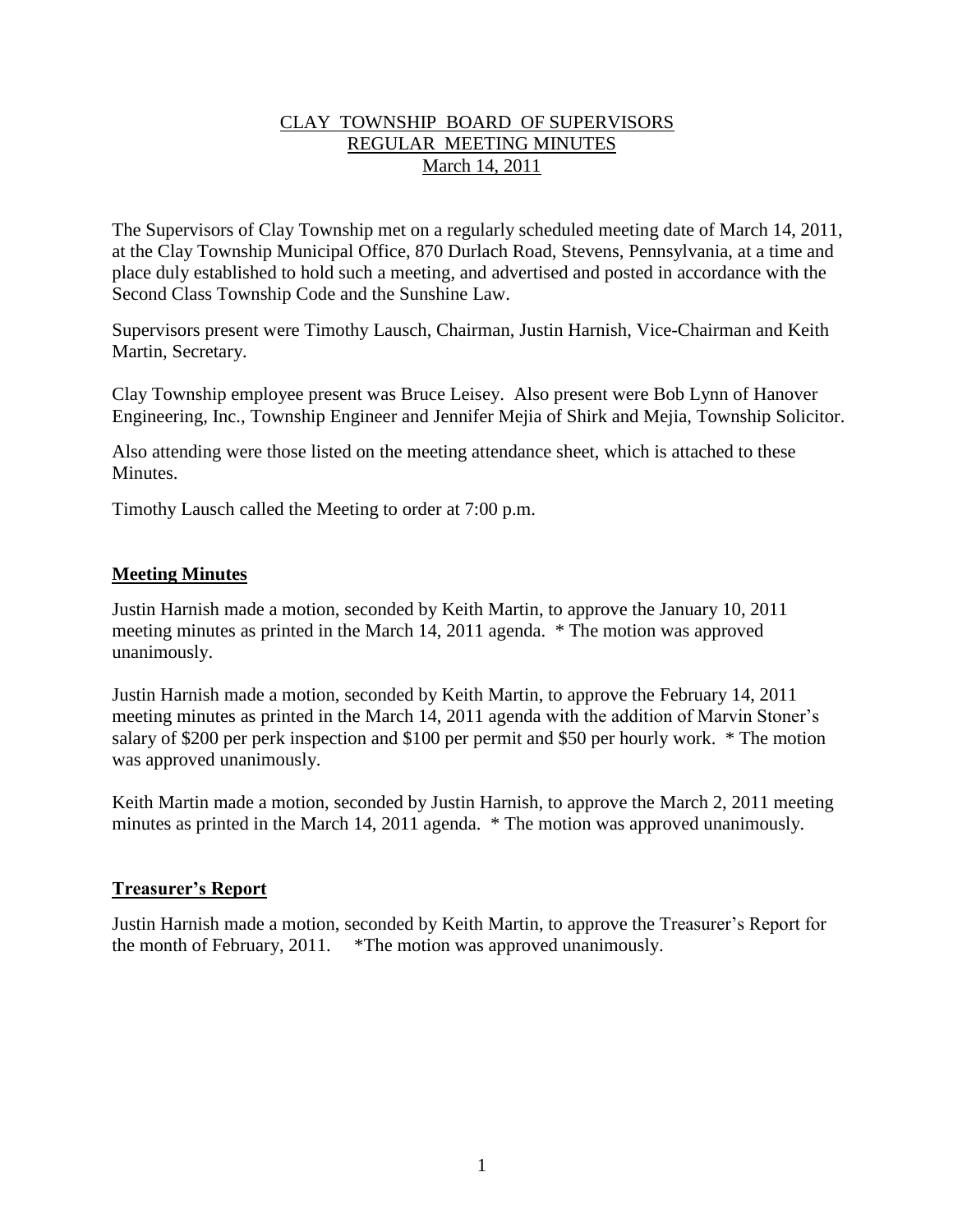# **Visitors**

1. Ann & Ray Weaver, 275 N Clay Road

The Weavers expressed their concerns with the multi-way stop at Clay School Road and Snyder Lane.

Defer to Old Business #1.

# **Engineer's Report**

1. MVE – Waiver Request of Land Development and Storm Water Planning

Ted Cromleigh, Diehm & Sons, reviewed the waiver requests with the Board of Supervisors.

Justin Harnish made a motion, seconded by Keith Martin to approve waiver of Clay Township Subdivision and Land Development ordinance (#061410) and Clay Township Stormwater Management ordinance 2004 (#080904) contingent on compliance of the Hanover Engineering Associates letter date 2/25/11. \* The motion was unanimously approved.

# Clay Township Subdivision and Land Development Ordinance (#061410)

The applicant is requesting a waiver of the requirements to process a land development plan for the proposed building addition. The justification for the request is that the building is part of a previous plan (approved and recorded in 1998). The building area on the approved plan for this location was 26,720 SF, while the currently proposed addition and the existing portion of the building will result in a total area of 26,124 SF. The applicant indicates that the proposed use was permitted when the site was developed in 1998 under the Light Industrial Zoning. Since that time, Clay Township has changed the zoning of the site to Agricultural, making the use nonconforming. The applicant also indicates that the project is scheduled for a Zoning Hearing Board review for the special exception of Section 403 (expansion of a non-conforming use). The entrance to the site onto SR 322 was approved by PennDOT during the original plan in 1998.

# Clay Township Stormwater Management Ordinance (#080904)

The applicant is requesting a waiver of the requirement to process a stormwater management plan and meet the requirements of the Ordinance. The justification provided is that the proposed building addition is to be located on existing paving and will not increase the amount of impervious area on site and drains to the existing stormwater basin designed as part of the original 1998 project. The approved plan included a 26,720 SF primary building and the current building addition will result in a building area of 26,124 SF which is less than was approved by the 1998 approved plan.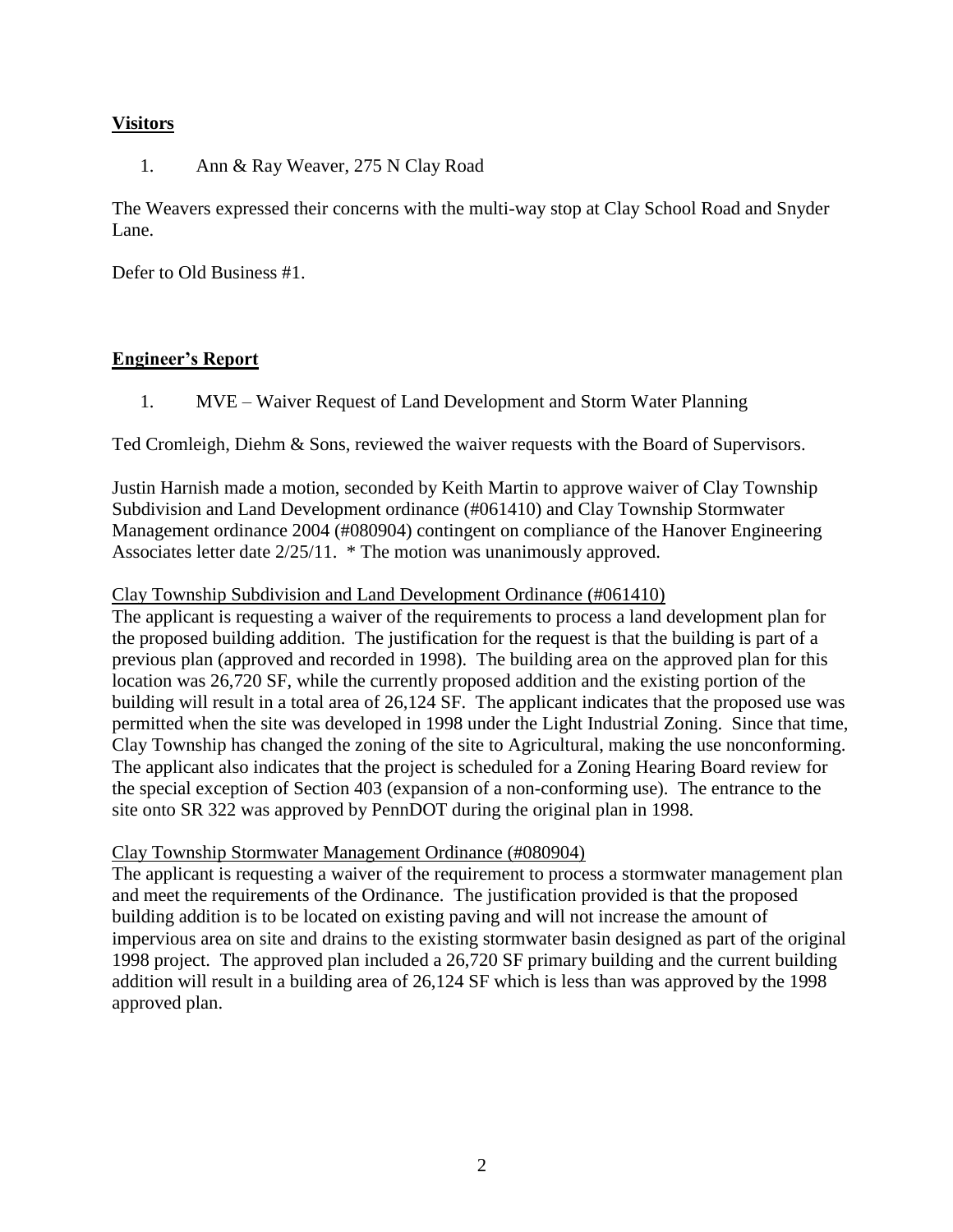# 2. Keller Flag Lot Request

Ted Cromleigh, Diehm & Sons, reviewed the Keller flag lot request with the Board of Supervisors.

The Board of Supervisors is generally in favor of the flag lot request. The Board of Supervisors will research the Subdivision Land Development Ordinance, Section 315, #2 and determine how it applies to this request.

This item was tabled until the next Board of Supervisors meeting.

# 3. Wildflower Pond – Dedication Agreement

The Township Engineer has some revisions to make to the Cost Opinion and the Exhibits of Agreement. After the revisions are made, the Developer will sign the Agreement and return for the Board of Supervisors to sign.

Justin Harnish made a motion, seconded by Keith Martin to authorize execution of the Agreement after the above items have been revised. \* The motion was unanimously approved.

#### **Old Business**

1. Approve Multiway Stop Ordinance for Advertising

Ann Weaver asked if lowering the speed limit to 25 mph instead of the multi-way stop would work.

The Township Engineer expressed his concern that a 25 mph speed limit would need to be enforced regularly and that the area might not meet the criteria for a 25 mph limit.

After discussion, The Township Engineer will investigate stop bars and the option of 25 mph speed limit and review with the Board of Supervisors at there next meeting.

No decisions were made at this time.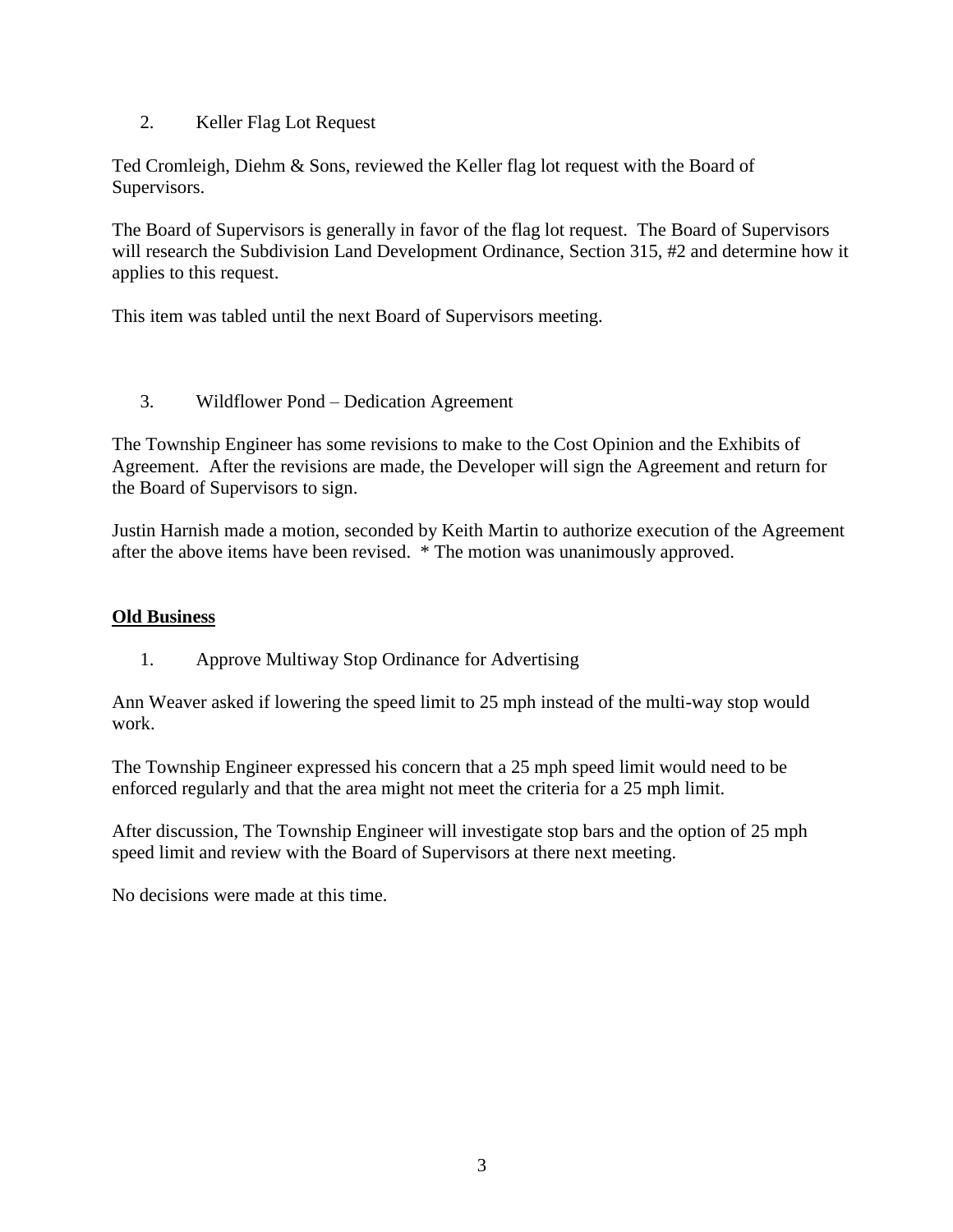# **New Business**

1. Sewer Repair

Bob Lynn reviewed the L&I investigation with the Board of Supervisors. The same area that was leaking before at the stream near the Apartment building on Hopeland Road appears to be leaking again.

Keith Martin made a motion, seconded by Justin Harnish to authorize Shannon Hurst Excavating to repair the leak at an approximate cost of \$1,000. Hanover Engineering Associates will run a camera up the clean out to determine the exact location of the leak. \* The motion was unanimously approved.

2. Fire Dam Pond

The Township received a call from a resident adjacent to the pond with concerns on the condition of the pond.

Bob Lynn reviewed findings from his visit to the pond with the Board of Supervisors. It appears the outlet structure is leaking and water is eroding away the soil around the structure.

Bob Lynn will research issues and make specific recommendations for repairs.

3. Approve purchase and installation of ball field fencing at Snyder park

After review, Justin Harnish made a motion, seconded by Keith Martin to accept proposal to construct ball field back stop and 2 sideline fences at the new ball field from New Holland Chain Link, LLC in the amount of \$5,867.00 which was the lowest quote. Two other quotes received were Agway \$6,715 and Ace Fence \$8,360. \* The motion was unanimously approved.

4. Attendance at County meeting on Land Development Process

The Township Manager informed the Board of Supervisors of a County wide meeting regarding the Land Development Process. The purpose of the discussion is for representatives from municipalities to hear various perspectives about the land development approval process and to begin a dialog and permitting procedures.

The Township Manager will attend the meeting. Justin Harnish will check his availability and inform the Township Manager.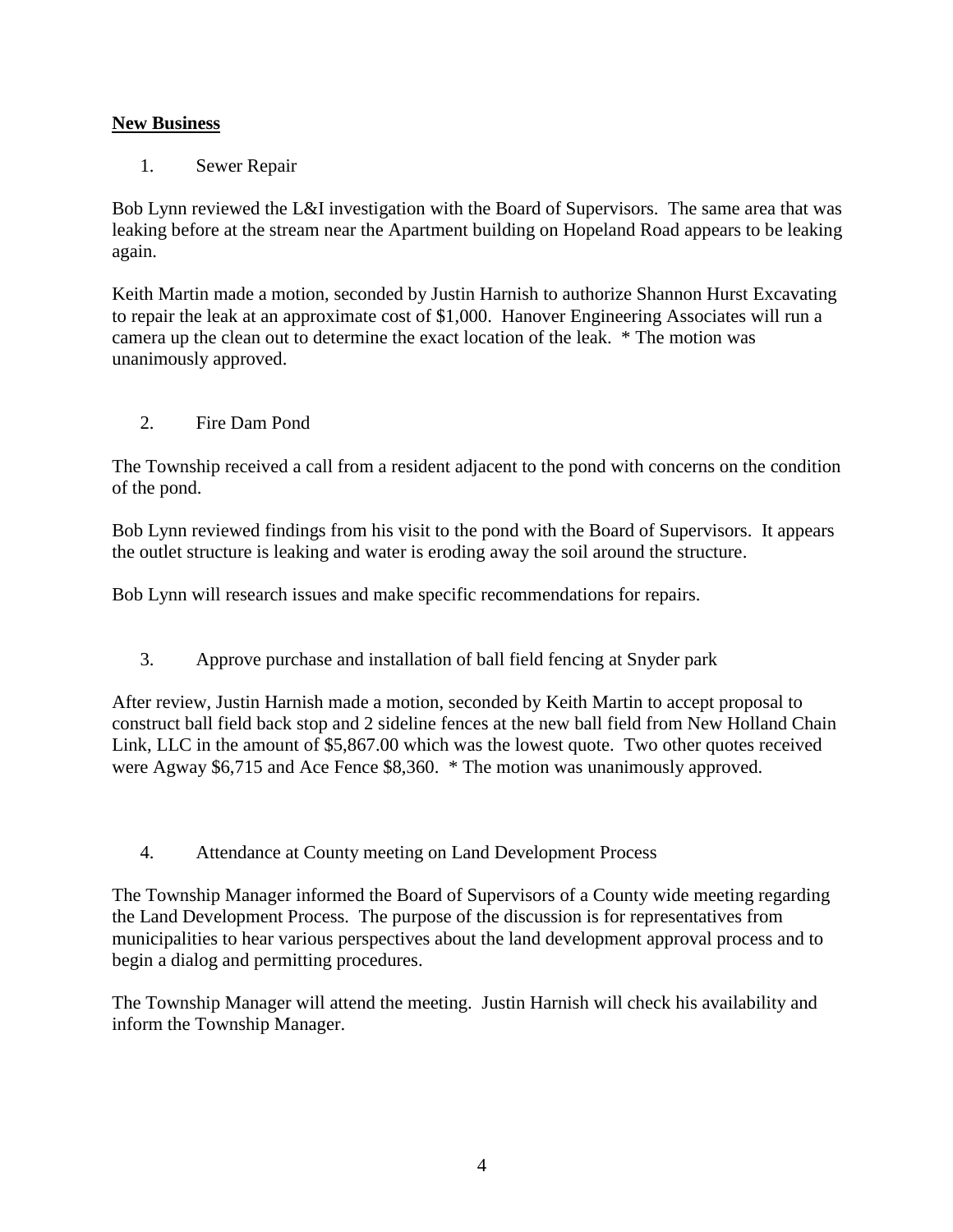5. Hanover Engineering Request to use meeting room for training on 4/20/11

Keith Martin made a motion, seconded by Justin Harnish to allow Hanover Engineering to us the Township meeting room for a Confined Space and Trench Safety training meeting on Wednesday, April 20, 2011 from 8:00 AM to 3:00 PM.  $*$  The motion was unanimously approved.

6. Attendance at LCATS meeting on March 31, 2011

Justin Harnish made a motion, seconded by Keith Martin to authorize attendance for Bruce Leisey, Keith Martin and Tim Lausch to attend the Spring LCATS meeting on March 31, 2011 at the Four Seasons Complex. \* The motion was unanimously approved.

7. Approve and Execute Amendment to Cross Easement Agreement

Justin Harnish made a motion, seconded by Keith Martin to approve and execute the Cross Easement Agreement between the Durlach Mt. Airy Fire Company and Clay Township to allow for access from the new Maintenance building to the Fire Company parking lot. \* The motion was unanimously approved.

8. School Resource Officer

The Board of Supervisors agreed to schedule a meeting with the Ephrata Area School District School Resource Officer at its next meeting on Monday, April 11, 2011.

9. Refund on Escrow amounts

Justin Harnish made a motion, seconded by Keith Martin to refund unused subdivision escrow amounts to the following developers. \* The motion was unanimously approved.

Landmark Homes (\$1,250.42), Elam Rutt (\$336.76), Stoney Ledge (\$95.49) and Wayne McVetty (\$10.54).

10. Tour De Ephrata Bike Race

Michael Doupe, representative of Tour De Ephrata Bike Race, requested permission for use of the Township roads on Saturday, April 20, 2011 for a bicycle stage race.

Keith Martin made a motion, seconded by Justin Harnish to allow Tour De Ephrata to use the Township Roads contingent on supplying Certification of Insurance, hire private contractors to flag intersections and notify residents of race. \* The motion was unanimously approved.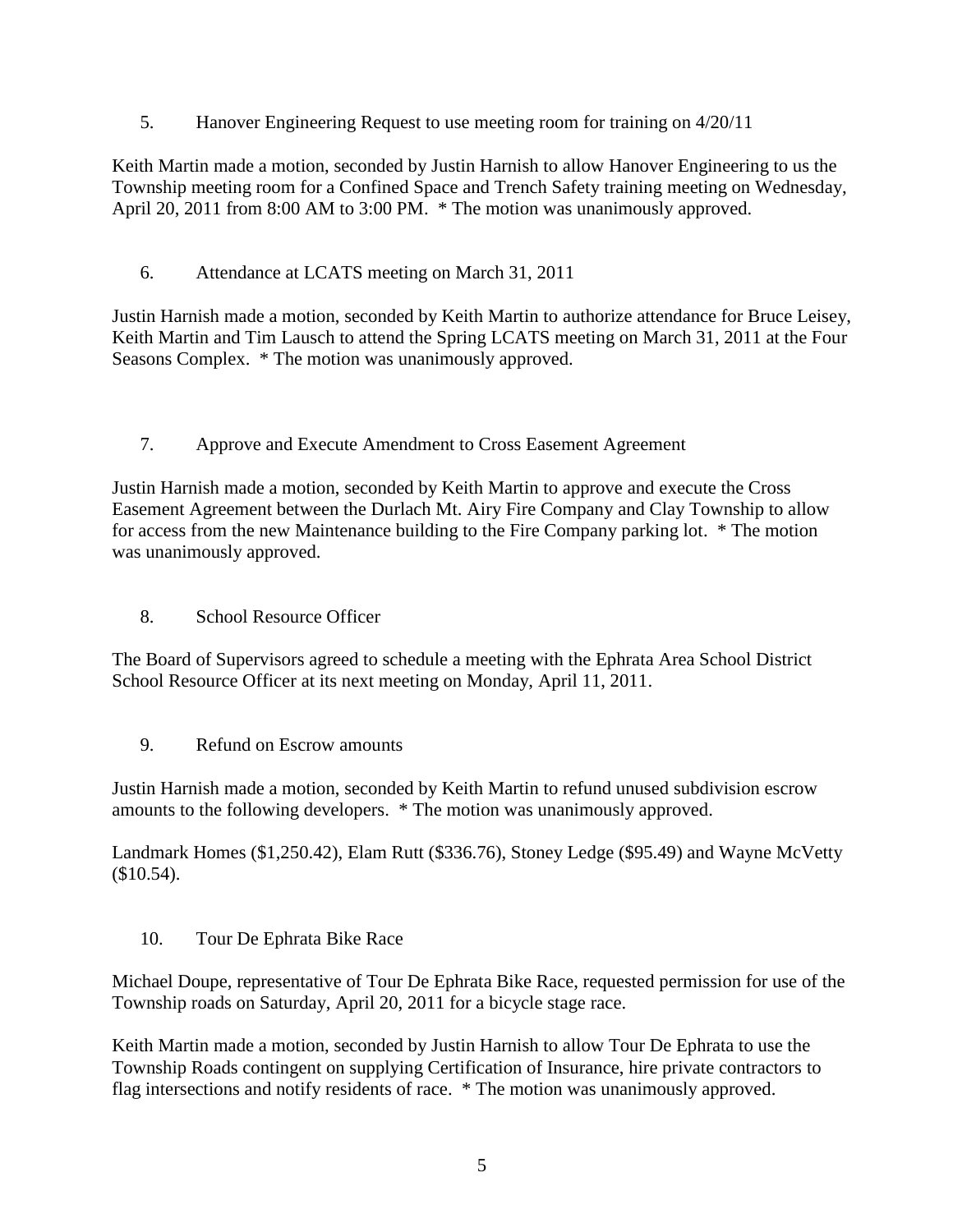#### **Executive Session**

Justin Harnish made a motion, seconded by Keith Martin to enter into executive session at 9:30 PM to discuss potential litigation. \* The motion was unanimously approved.

Justin Harnish made a motion, seconded by Keith Martin to exit executive session at 9:50 PM. \* The motion was unanimously approved.

Justin Harnish made a motion, seconded by Keith Martin to accept payment schedule submitted by Two Cousins Plaza developer. \* The motion was unanimously approved.

#### **Bills to be Paid**

#### General Fund

Justin Harnish made a motion, seconded by Keith Martin, to approve the General Fund bills totaling \$56,972.48 for the month of February. \*The motion was approved unanimously.

#### Rec Fund

Justin Harnish made a motion, seconded by Keith Martin, to approve the Recreation Fund bills totaling \$1,177.00 for the month of February. \*The motion was approved unanimously.

#### Sewer Fund

Justin Harnish made a motion, seconded by Keith Martin, to approve the Sewer Fund bills totaling \$10,731.62 for the month of February. \*The motion was approved unanimously.

#### **Reports for the Month**

- 1. Chief of Police / Police Department
- 2. Fire Companies
- 3. DMR
- 4. Ambulance
- 5. Solicitor's Report
- 6. Engineer's Report
- 7. Planning Commission Minutes